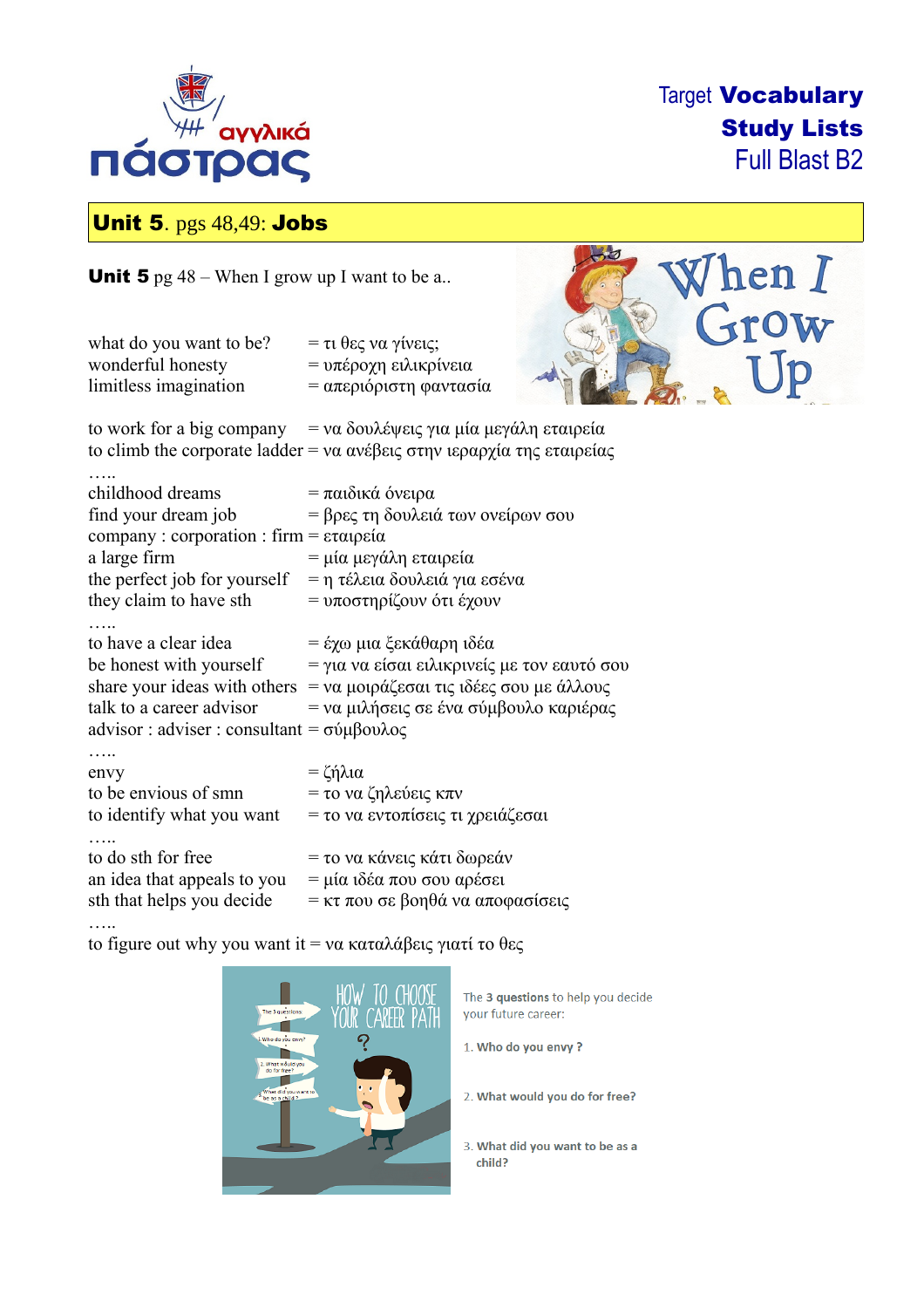

Target Vocabulary Study Lists Full Blast B2

# Unit 5 pg 49 – Alfred Nobel

|                                                                                            | Swedish businessman = Σουηδός επιχειρηματίας<br>wealthy and powerful = πλούσιος και δυνατός<br>living in luxury = ζώντας στην πολυτέλεια<br>he manufactured dynamite = κατασκεύασε το δυναμίτη<br>he amassed a fortune $= \sigma v \gamma \kappa \epsilon v \tau \rho \omega \sigma \epsilon$ περιουσία<br>a deadly explosive $= \dot{\epsilon} v \alpha \theta \alpha v \alpha \tau \eta \varphi \acute{o} \rho \circ \epsilon \kappa \rho \eta \kappa \tau \kappa \acute{o}$<br>to cause mass destruction = μπορεί να προκαλέσει μαζική καταστροφή | A good reputation is<br>more important than<br>a clean shirt.<br>Unlike reputation, the<br>shirt can be<br>washed | Alfred Nobel 1833 -1896 |
|--------------------------------------------------------------------------------------------|------------------------------------------------------------------------------------------------------------------------------------------------------------------------------------------------------------------------------------------------------------------------------------------------------------------------------------------------------------------------------------------------------------------------------------------------------------------------------------------------------------------------------------------------------|-------------------------------------------------------------------------------------------------------------------|-------------------------|
|                                                                                            |                                                                                                                                                                                                                                                                                                                                                                                                                                                                                                                                                      |                                                                                                                   |                         |
|                                                                                            | sth turns your life around = κάτι σου αλλάζει τη ζωή (τελείως)                                                                                                                                                                                                                                                                                                                                                                                                                                                                                       |                                                                                                                   |                         |
| to pass away                                                                               | $= \pi \epsilon \theta \alpha \omega$                                                                                                                                                                                                                                                                                                                                                                                                                                                                                                                |                                                                                                                   |                         |
| to pass out                                                                                | $= \lambda$ ιποθυμώ                                                                                                                                                                                                                                                                                                                                                                                                                                                                                                                                  |                                                                                                                   |                         |
|                                                                                            | the merchant of death = $\alpha \in \mu \pi$ opoc του θανάτου                                                                                                                                                                                                                                                                                                                                                                                                                                                                                        |                                                                                                                   |                         |
| an evil invention                                                                          | = μία διαβολική εφεύρεση                                                                                                                                                                                                                                                                                                                                                                                                                                                                                                                             |                                                                                                                   |                         |
| to realise sadly                                                                           | = συνειδητοποιώ πικρά                                                                                                                                                                                                                                                                                                                                                                                                                                                                                                                                |                                                                                                                   |                         |
| a funeral service<br>a prestigious <u>award</u> (noun)<br>to award ( <i>verb</i> ) a prize | = επικήδεια τελετή<br>= ένα <u>βραβείο</u> με κύρος<br>= απονέμω ένα βραβείο                                                                                                                                                                                                                                                                                                                                                                                                                                                                         |                                                                                                                   |                         |

a prize for outstanding achievements = ένα βραβείο για εξαιρετικά επιτεύγματα to leave your fortune to the creation of prizes = αφήνω την περιουσία μου για τη δημιουργία βραβείων

| to do good               | = κάνει καλό                                                         |
|--------------------------|----------------------------------------------------------------------|
| sth lives on after us    | = κάτι που συνεχίζει και ζει μετά από εμάς                           |
| our social values (noun) | = οι κοινωνικές μας <u>αξίες</u>                                     |
| to value (verb) a person | = <u>το να εκτιμάς</u> έναν άνθρωπο                                  |
|                          | to enhance the lives of others = το να βελτιώνεις τις ζωές των άλλων |

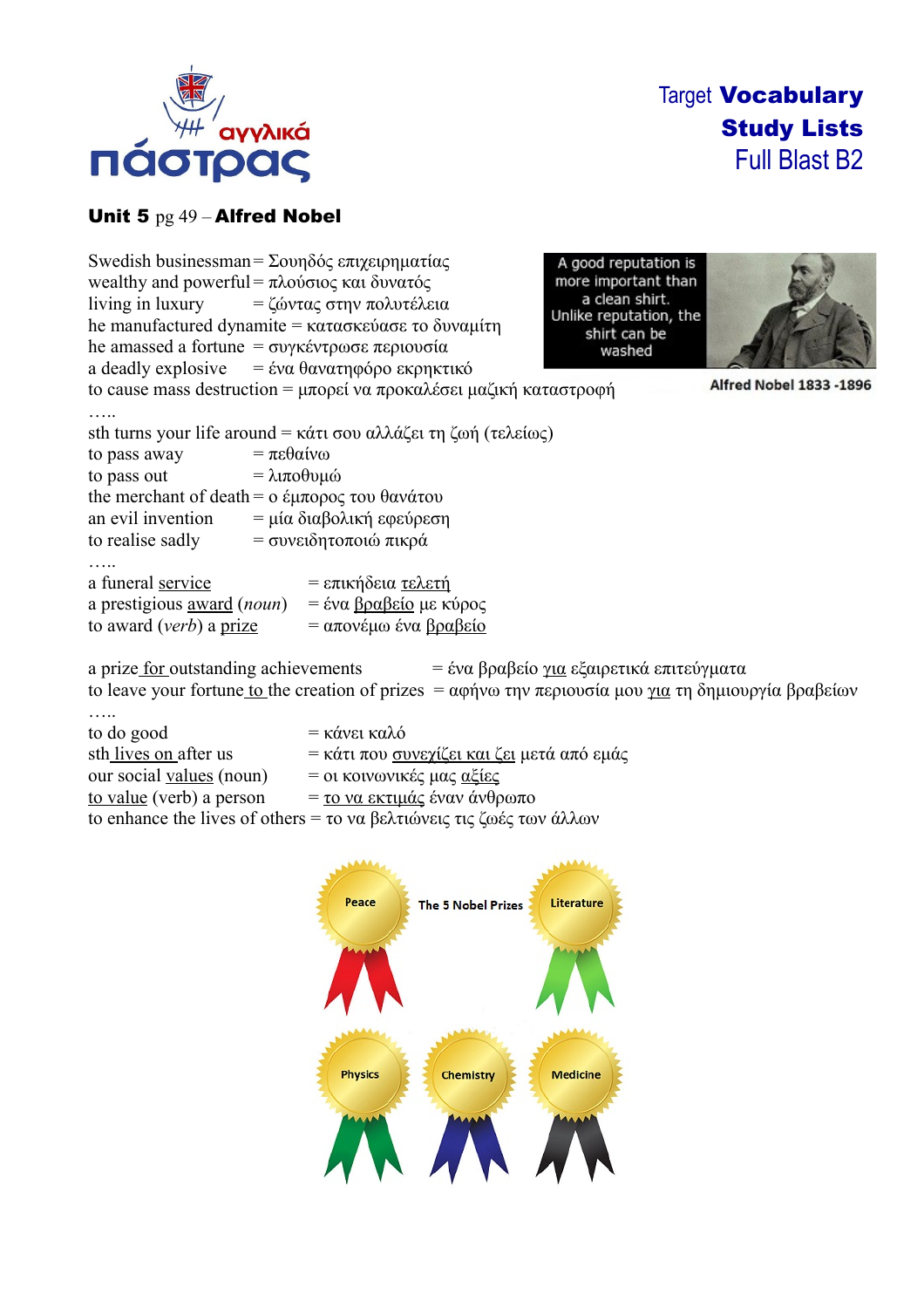

### Unit 5 pg 50 Collocations

| corporate ladder   | = η σκάλα ανέλιξης σε μία εταιρεία                 |
|--------------------|----------------------------------------------------|
| career path        | = το μονοπάτι της επαγγελματικής σου σταδιοδρομίας |
| market research    | = έρευνα αγοράς                                    |
| spending power     | = αγοραστική δύναμη                                |
| job satisfaction   | = ικανοποίηση από το επάγγελμά                     |
| bank account       | = τραπεζικός λογαριασμός                           |
| money management   | = διαχείριση χρημάτων                              |
| business associate | = επιχειρηματικός συνεργάτης                       |



After having done some **market research** I decided to follow a career path in money management. At first I set up my own advisory business. I taught people the importance of having a **bank account** to save money and how to harness their **spending power**. However, I was not in good terms with my **business associate** so I left my business and I got

hired by a big corporation. I've worked here for 3 years and I've already climbed up the **corporate** ladder and I get enormous job satisfaction.

#### Unit 5 pg 50 Prepositions

|              |                      |             | for             | with           |
|--------------|----------------------|-------------|-----------------|----------------|
| efficient at | $ {\rm capable\ of}$ | loyal to    | qualified for a | satisfied with |
|              | typical of           | superior to | position        | familiar with  |

## Unit 5 pg 50 Phrasal Verbs

| if you <b>take over</b> a company                  |                         | = αναλαμβάνω τη διοίκηση ενός οργανισμού |
|----------------------------------------------------|-------------------------|------------------------------------------|
| you <b>take on</b> a daring project                | = αναλαμβάνω μία ευθύνη |                                          |
| if you want to <b>build up</b> a successful career |                         | = χτίζω μία καριέρα                      |
| you must <b>keep up</b> a high rate of sales       |                         | = διατηρώ υψηλές επιδόσεις               |
| and <b>carry off</b> any task they assign you      |                         | = φέρνω εις πέρας με επιτυχία            |
| so that you <b>stand out</b> from the rest         |                         | = ξεχωρίζω από τους άλλους               |
| to <b>hand in</b> your resignation                 |                         | = υποβάλω την παραίτησή μου              |
| this fashion may catch on                          |                         | = 'πιάνει', γίνεται επιτυχία             |